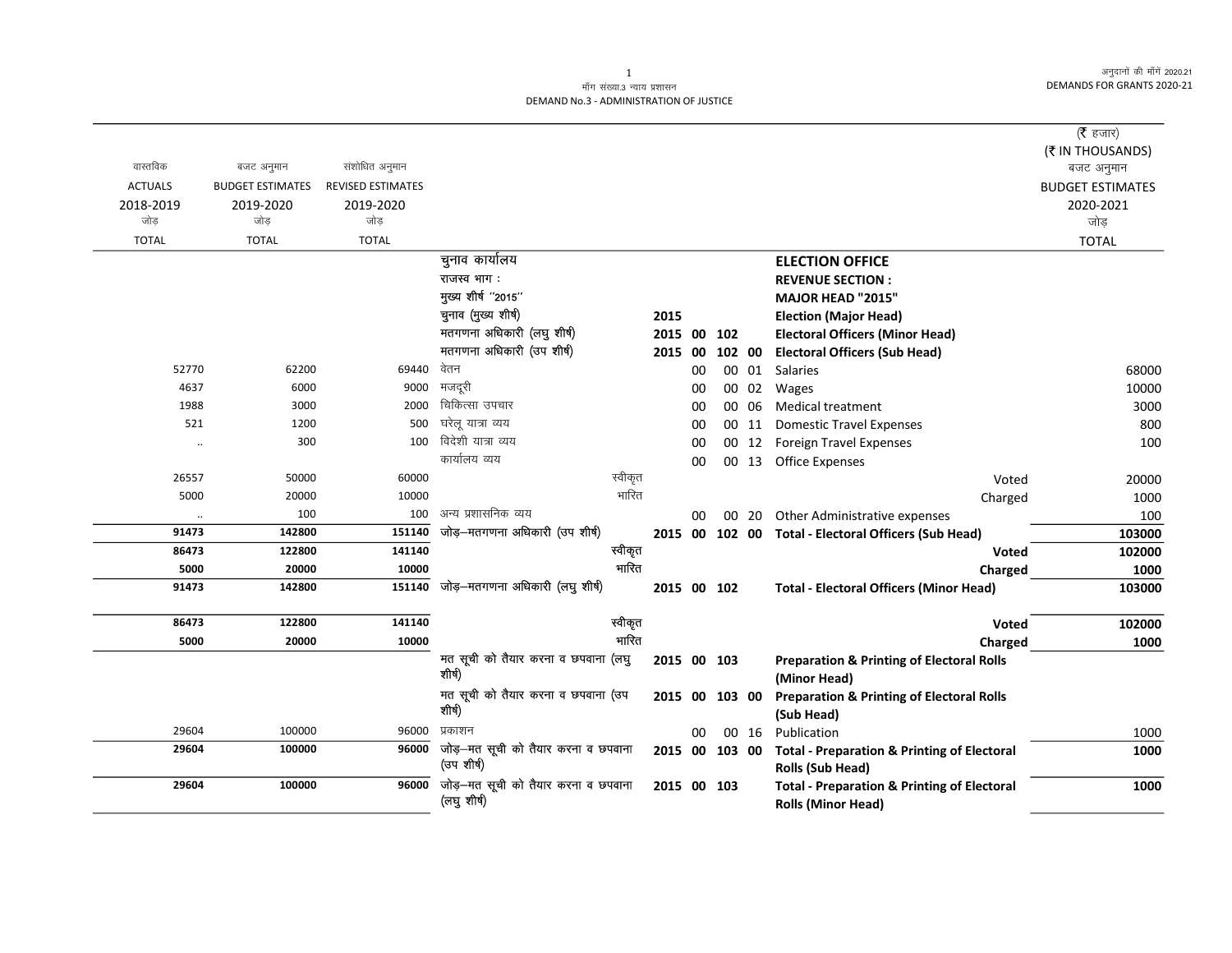अनुदानों की माँगें 2020.21 DEMANDS FOR GRANTS 2020-21

## माँग संख्या.3 न्याय प्रशासन DEMAND No.3 - ADMINISTRATION OF JUSTICE

| वास्तविक         | बजट अनुमान              | संशोधित अनुमान           |                                                |             |    |        |                 |                                                                  | ( $\bar{\tau}$ हजार)<br>(₹ IN THOUSANDS) |
|------------------|-------------------------|--------------------------|------------------------------------------------|-------------|----|--------|-----------------|------------------------------------------------------------------|------------------------------------------|
| <b>ACTUALS</b>   |                         | <b>REVISED ESTIMATES</b> |                                                |             |    |        |                 |                                                                  | बजट अनुमान                               |
|                  | <b>BUDGET ESTIMATES</b> |                          |                                                |             |    |        |                 |                                                                  | <b>BUDGET ESTIMATES</b>                  |
| 2018-2019<br>जोड | 2019-2020<br>जोड        | 2019-2020<br>जोड         |                                                |             |    |        |                 |                                                                  | 2020-2021<br>जोड़                        |
|                  |                         |                          |                                                |             |    |        |                 |                                                                  |                                          |
| <b>TOTAL</b>     | <b>TOTAL</b>            | <b>TOTAL</b>             | संसद के लिए चुनाव करानें पर प्रभार (लघु        |             |    |        |                 |                                                                  | <b>TOTAL</b>                             |
|                  |                         |                          | शीर्ष)                                         | 2015 00 105 |    |        |                 | <b>Charges for conduct of Elections to</b>                       |                                          |
|                  |                         |                          | लोक सभा चुनाव (उप शीर्ष)                       |             |    |        |                 | <b>Parliament (Minor Head)</b>                                   |                                          |
| 138533           | 130000                  | 280000                   | कार्यालय व्यय                                  | 2015 00     |    | 105 90 |                 | <b>Lok Sabha Elections (Sub Head)</b>                            |                                          |
| 138533           | 130000                  | 280000                   | जोड़-लोक सभा चुनाव (उप शीर्ष)                  |             | 90 |        | 00 13           | Office Expenses                                                  |                                          |
| 138533           | 130000                  | 280000                   | जोड़-संसद के लिए चुनाव करानें पर प्रभार        | 2015 00     |    |        | 105 90          | Total - Lok Sabha Elections (Sub Head)                           | $\ddot{\phantom{0}}$                     |
|                  |                         |                          | (लघु शीर्ष)                                    | 2015 00 105 |    |        |                 | <b>Total - Charges for conduct of Elections to</b>               |                                          |
|                  |                         |                          | राज्य संघ शासित क्षेत्र विधान मंडल के          |             |    |        |                 | <b>Parliament (Minor Head)</b>                                   |                                          |
|                  |                         |                          | लिए चुनाव करानें पर प्रभार (लघु शीर्ष)         | 2015 00 106 |    |        |                 | Charges for conduct of Election to the                           |                                          |
|                  |                         |                          |                                                |             |    |        |                 | <b>State/UT Legislature (Minor Head)</b>                         |                                          |
|                  |                         |                          | चुनावों पर व्यय (उप शीर्ष)                     |             |    |        |                 |                                                                  |                                          |
| 9555             | 170000                  | 485000                   | कार्यालय व्यय                                  | 2015 00     | 99 |        | 106 99<br>00 13 | <b>Expenses on Election (Sub Head)</b><br><b>Office Expenses</b> |                                          |
| 9555             | 170000                  | 485000                   | जोड़-चुनावों पर व्यय (उप शीर्ष)                | 2015 00     |    |        |                 | 106 99 Total - Expenses on Election (Sub Head)                   |                                          |
|                  |                         |                          |                                                |             |    |        |                 |                                                                  |                                          |
|                  |                         |                          | मतदाताओं को पहचान पत्र जारी करना<br>(उप शीर्ष) |             |    |        |                 | 2015 00 106 90 Issue of Identity Cards to Voters (Sub Head)      |                                          |
| 5086             | 8540                    | 6000                     | वेतन                                           |             | 90 |        |                 | 00 01 Salaries                                                   | 7000                                     |
|                  | 60                      | 60                       | समयोपरि भत्ता                                  |             | 90 |        | 00 03           | O.T.A.                                                           | 10                                       |
| $\ddotsc$<br>9   | 500                     | 100                      | कार्यालय व्यय                                  |             | 90 |        | 00 13           |                                                                  | 100                                      |
| 113537           | 250000                  | 400000                   | अन्य प्रभार                                    |             | 90 |        | 00 50           | Office Expenses<br><b>Other Charges</b>                          | 3890                                     |
| 118632           | 259100                  | 406160                   | जोड़–मतदाताओं को पहचान पत्र जारी               |             |    |        |                 |                                                                  |                                          |
|                  |                         |                          | करना (उप शीर्ष)                                | 2015 00     |    |        | 106 90          | Total - Issue of Identity Cards to Voters<br>(Sub Head)          | 11000                                    |
| 128187           | 429100                  | 891160                   | जोड़—राज्य संघ शासित क्षेत्र विधान मंडल        | 2015 00 106 |    |        |                 | <b>Total - Charges for conduct of Election to</b>                | 11000                                    |
|                  |                         |                          | के लिए चुनाव करानें पर प्रभार (लघु शीर्ष)      |             |    |        |                 | the State/UT Legislature (Minor Head)                            |                                          |
|                  |                         |                          |                                                |             |    |        |                 |                                                                  |                                          |
| 387797           | 801900                  | 1418300                  | जोड़-मुख्य शीर्ष "2015"                        | 2015        |    |        |                 | TOTAL - MAJOR HEAD"2015"                                         | 115000                                   |
| 382797           | 781900                  | 1408300                  | स्वीकृत                                        |             |    |        |                 | <b>Voted</b>                                                     | 114000                                   |
| 5000             | 20000                   | 10000                    | भारित                                          |             |    |        |                 | Charged                                                          | 1000                                     |
| 387797           | 801900                  | 1418300                  | जोड–राजस्व भाग                                 |             |    |        |                 | <b>TOTAL - REVENUE SECTION</b>                                   | 115000                                   |
| 382797           | 781900                  | 1408300                  | स्वीकृत                                        |             |    |        |                 | <b>Voted</b>                                                     | 114000                                   |
| 5000             | 20000                   | 10000                    | भारित                                          |             |    |        |                 | Charged                                                          | 1000                                     |

2